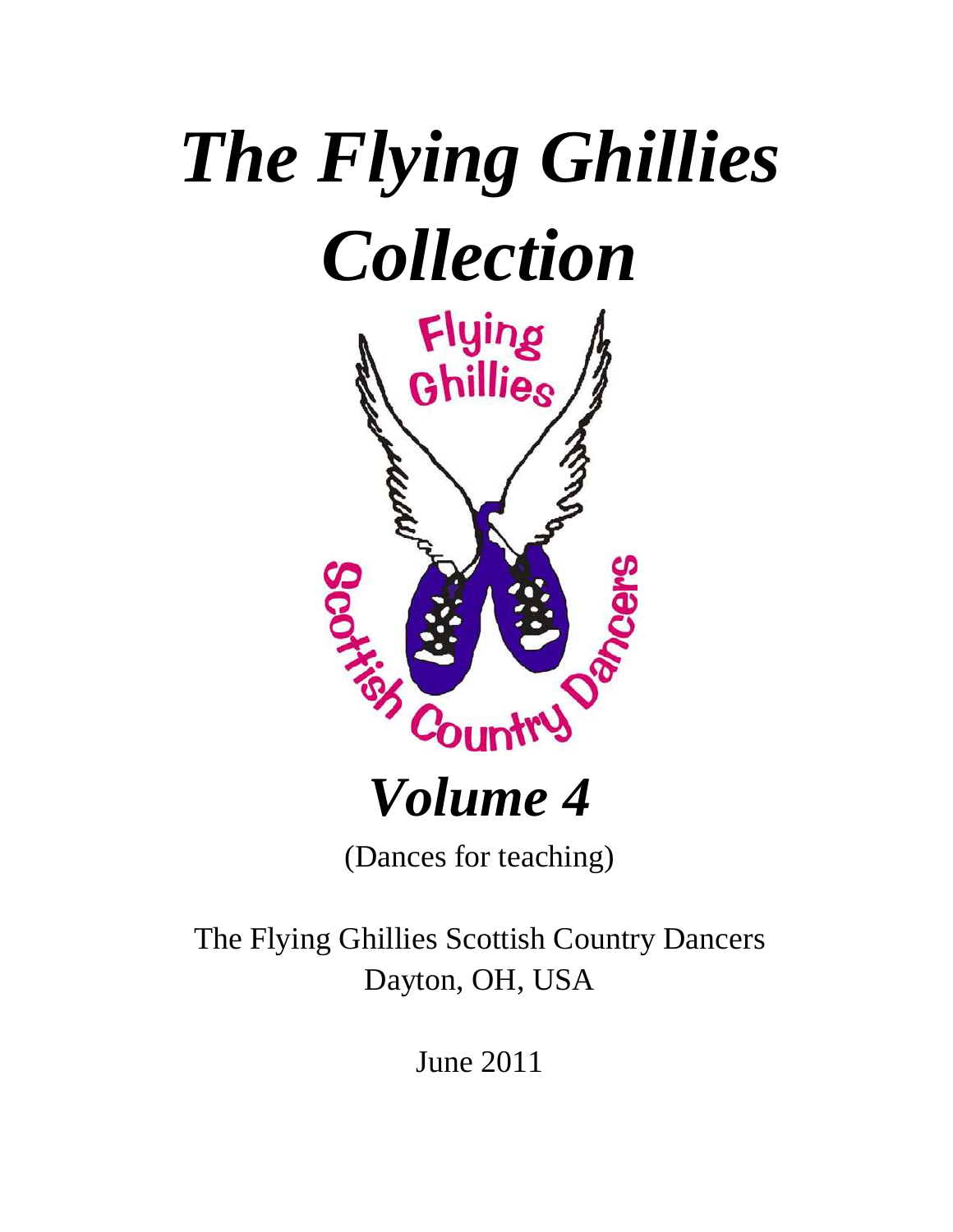#### INTRODUCTION

#### June 2011

In June 2003, The Flying Ghillies Scottish Country Dancers, the Dayton, Ohio, USA class of the Cincinnati Branch of the Royal Scottish Country Dance Society, published a collection of dances devised by our members (Volume 1 of The Flying Ghillies Collection). In June 2006, we published The Flying Ghillies Collection, Volume 2.

Over the ensuing five years our members have continued to devise new dances, producing enough for two new volumes: Volume 3, for general enjoyment, and Volume 4, a selection of basic dances for teaching beginners. We hope you will find these dances enjoyable and useful.

To obtain additional copies of all four volumes, please visit our web site at: http://www.rscdscincinnati.org/FlyingGhillies/render.php?page=Download.htm

To reach us by e-mail: flyingghillies@rscdscincinnati.org

#### **HAPPY DANCING!**



This collection © 2011 by the Flying Ghillies Scottish Country Dancers. Individual dances © by their authors.

"The Flying Ghillies Collection Volume 4" is published under a "Creative Commons" Attribution-NonCommercial-ShareAlike 3.0 United States License".

This means:

- You are free to make and give away copies of this book BUT you may NOT do so for profit.
- You are free to adapt and remix material from this book if you attribute it to the original copyright holders AND publish your adaptations under the same terms as this book.

Refer to http://creativecommons.org/licenses/by-nc-sa/3.0/us/ for details.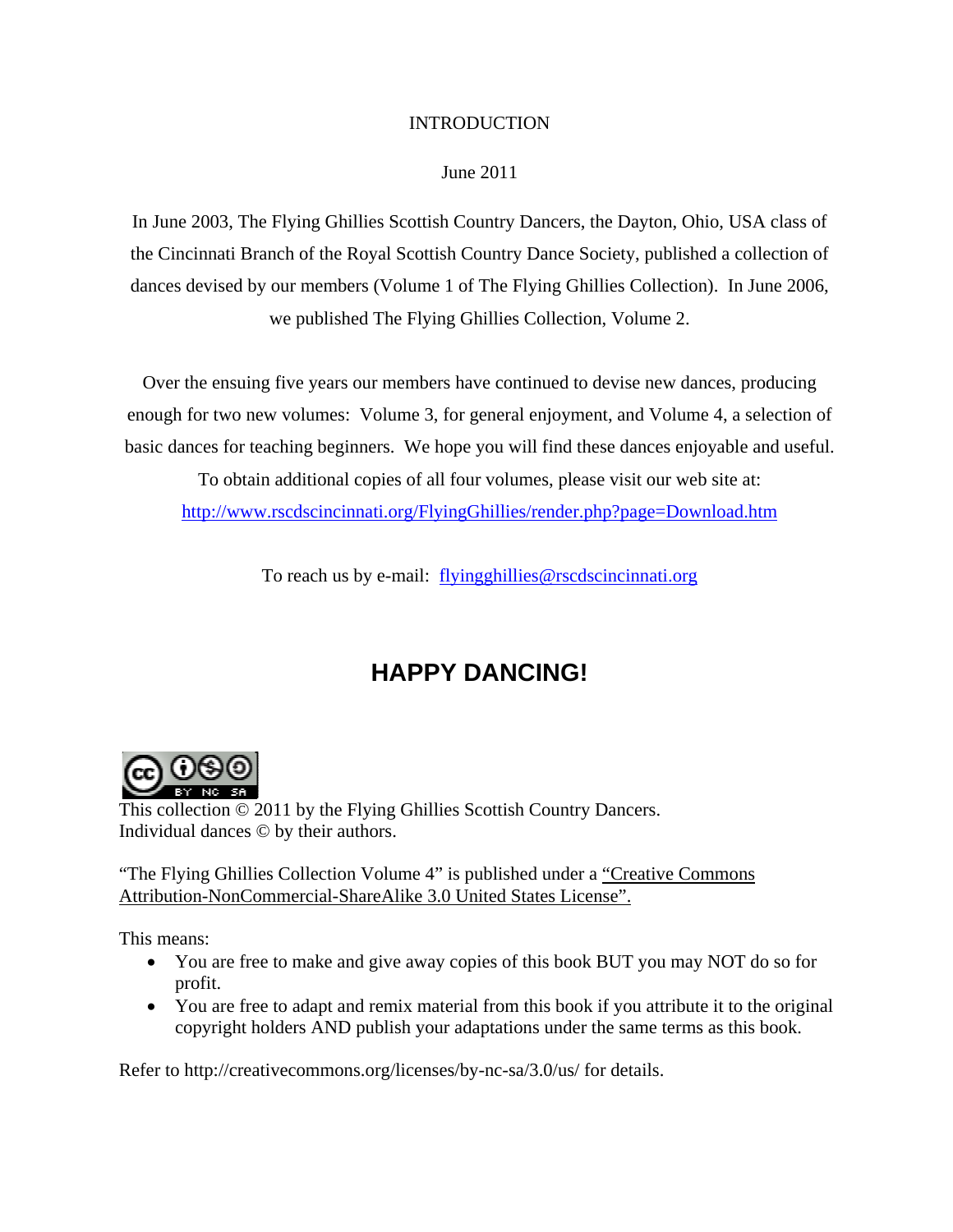#### **TABLE OF CONTENTS**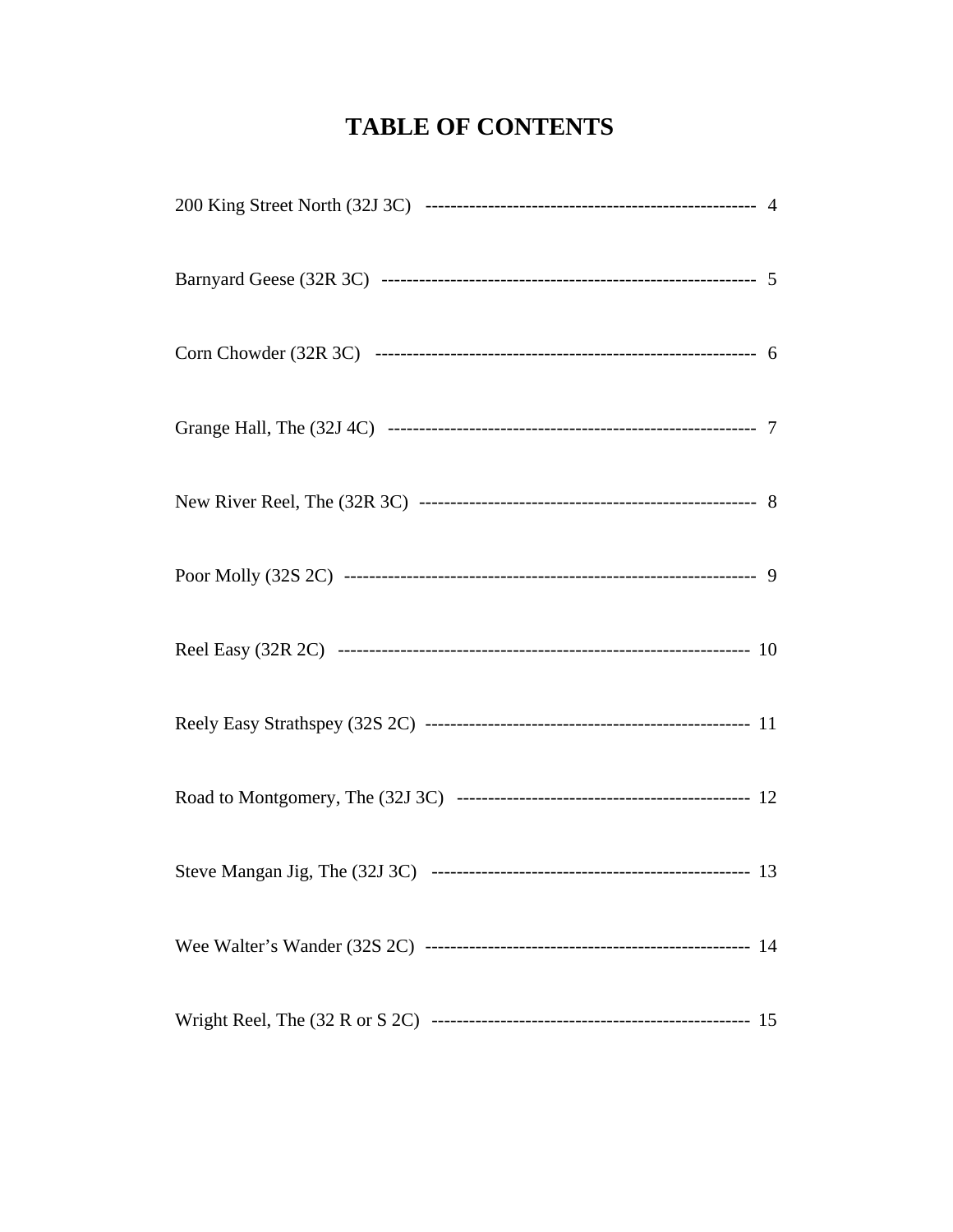### **200 KING STREET NORTH** <sup>1</sup>

*By Lee Fuell and Patty Lindsay* 

A 32-bar jig for two couples in a three-couple or four-couple longwise set.

This dance was devised for teaching reels of four in a beginner class.

| <b>Bars</b> | Description                                                                                                                                                                                                                                                                                                                                                                                                                      |
|-------------|----------------------------------------------------------------------------------------------------------------------------------------------------------------------------------------------------------------------------------------------------------------------------------------------------------------------------------------------------------------------------------------------------------------------------------|
| $1 - 4$     | $1st$ couple dance half figure of eight around $2nd$ couple to finish on opposite sides.                                                                                                                                                                                                                                                                                                                                         |
| $5 - 8$     | $1st$ man dances in and down to face $2nd$ woman while $1st$ woman dances in and<br>down to face $2^{nd}$ man (1 <sup>st</sup> couple are back to back; 1 <sup>st</sup> couple and $2^{nd}$ couple are in<br>line across the set). All set on bars 7 and 8.                                                                                                                                                                      |
| $9-16$      | $1st$ couple and $2nd$ couple dance a reel of four across the set, finishing where the<br>reel began (line across the dance, $1st$ man facing $2nd$ woman and $1st$ woman facing<br>$2nd$ man).                                                                                                                                                                                                                                  |
| 17-24       | All set. On bars 19-22, 1st couple dance out the set below the person they are<br>facing (1 <sup>st</sup> man passing 2 <sup>nd</sup> woman left shoulder and 1 <sup>st</sup> woman passing 2 <sup>nd</sup> man<br>right shoulder) and cast up to first place on opposite sides. $1st$ couple turn halfway<br>with right hands to finish facing up in promenade hold. $2nd$ couple step in and take<br>promenade hold on bar 24. |
| $25 - 32$   | $1st$ and $2nd$ couple dance the allemande.                                                                                                                                                                                                                                                                                                                                                                                      |

 $\overline{a}$ 

<sup>&</sup>lt;sup>1</sup> Address of the King Street Residence, Wilfrid Laurier University, Waterloo, ON, Canada, used as the residence hall for the Teachers' Association (Canada) Summer School in 2008, where this dance was devised.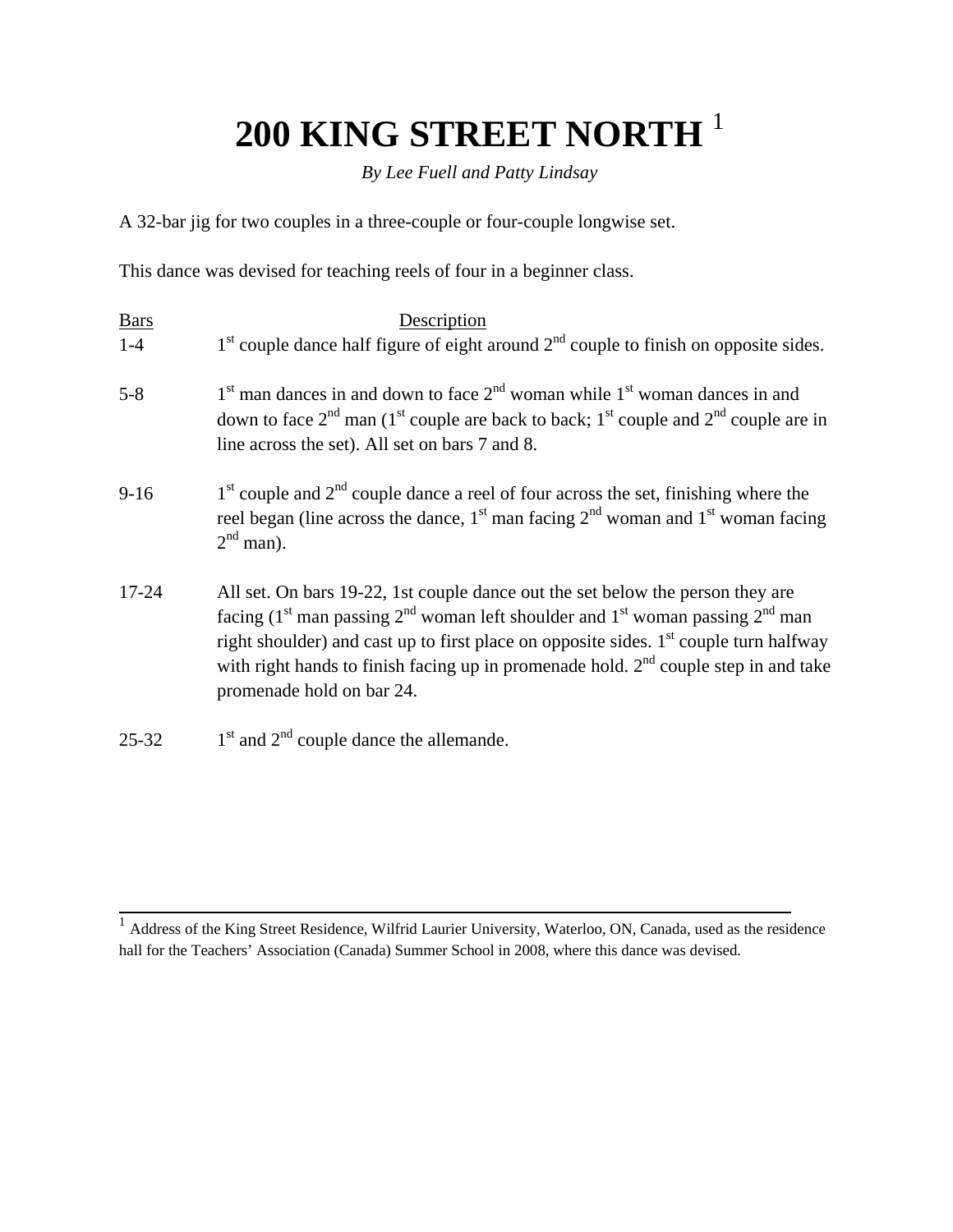### **BARNYARD GEESE**

#### *By Patty Lindsay*

A 32 bar reel for three couples in a four-couple longwise set.

Music: Reel with clear 4 beats suitable for learning pas de basque.

This dance was adapted from The Wild Geese as a dance for learning advancing pas de basque and balance-in-line.

| <b>Bars</b> | Description                                                                                             |
|-------------|---------------------------------------------------------------------------------------------------------|
| $1 - 4$     | $1st$ and $3rd$ couples set advancing into the center, join right hands with partner and                |
|             | left hands with other couple in balance-in-line position, and set.                                      |
| $5 - 8$     | $1st$ and $3rd$ couples set advancing to the opposite side to face in, and set.                         |
| $9-16$      | $1st$ and $3rd$ couples repeat bars 1-8 back to place.                                                  |
| $17 - 24$   | $1st$ couple lead down the middle and back up to second place, $2nd$ couple stepping<br>up on bars 3-4. |
| 25-32       | 2nd and 1st couples dance rights and lefts.                                                             |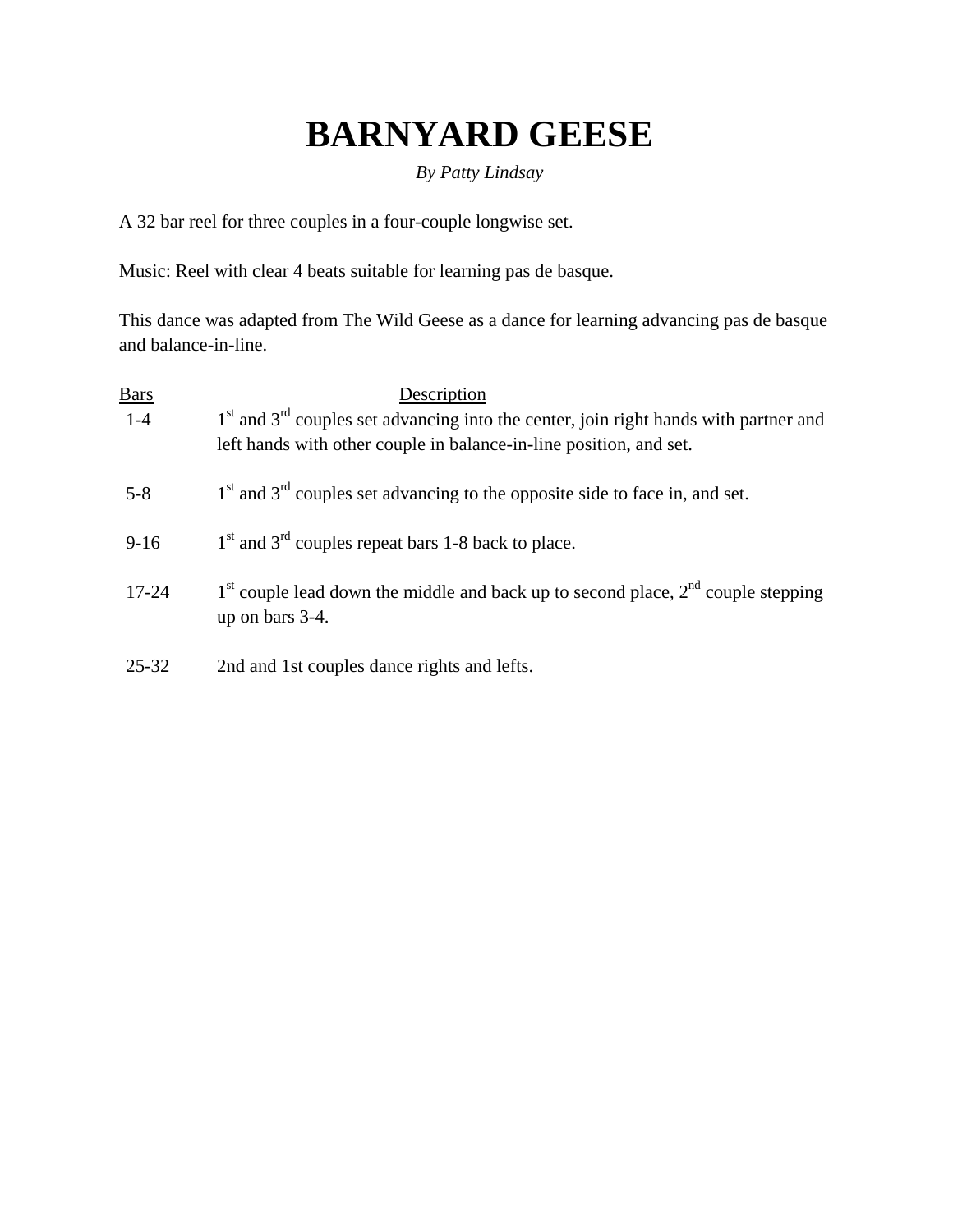### **CORN CHOWDER**

#### *By Lee Fuell*

A 32-bar reel for three couples in a four-couple longwise set.

This dance was devised as a teaching dance for mirror reels of three.

| <b>Bars</b> | Description                                                                                                                                                                                                                                                                  |
|-------------|------------------------------------------------------------------------------------------------------------------------------------------------------------------------------------------------------------------------------------------------------------------------------|
| $1-8$       | 1 <sup>st</sup> couple cast behind own lines, turn inwards, and dance up behind their own lines<br>to original places.                                                                                                                                                       |
| $9-16$      | $1st$ , $2nd$ and $3rd$ couples dance reels of three on their own sides, right shoulder for<br>the men and left shoulder for the women (a.k.a. "mirror reels" or "reflection reels"<br>$-1st$ couple begin in and down, $2nd$ couple out and up and $3rd$ couple in and up.) |
| $17 - 24$   | 1 <sup>st</sup> couple lead down the middle and up, remaining in the center facing each other<br>with two hands joined. $2nd$ couple step in on bar 24, ready for                                                                                                            |
| $25 - 32$   | $1st$ and $2nd$ couples pousette.                                                                                                                                                                                                                                            |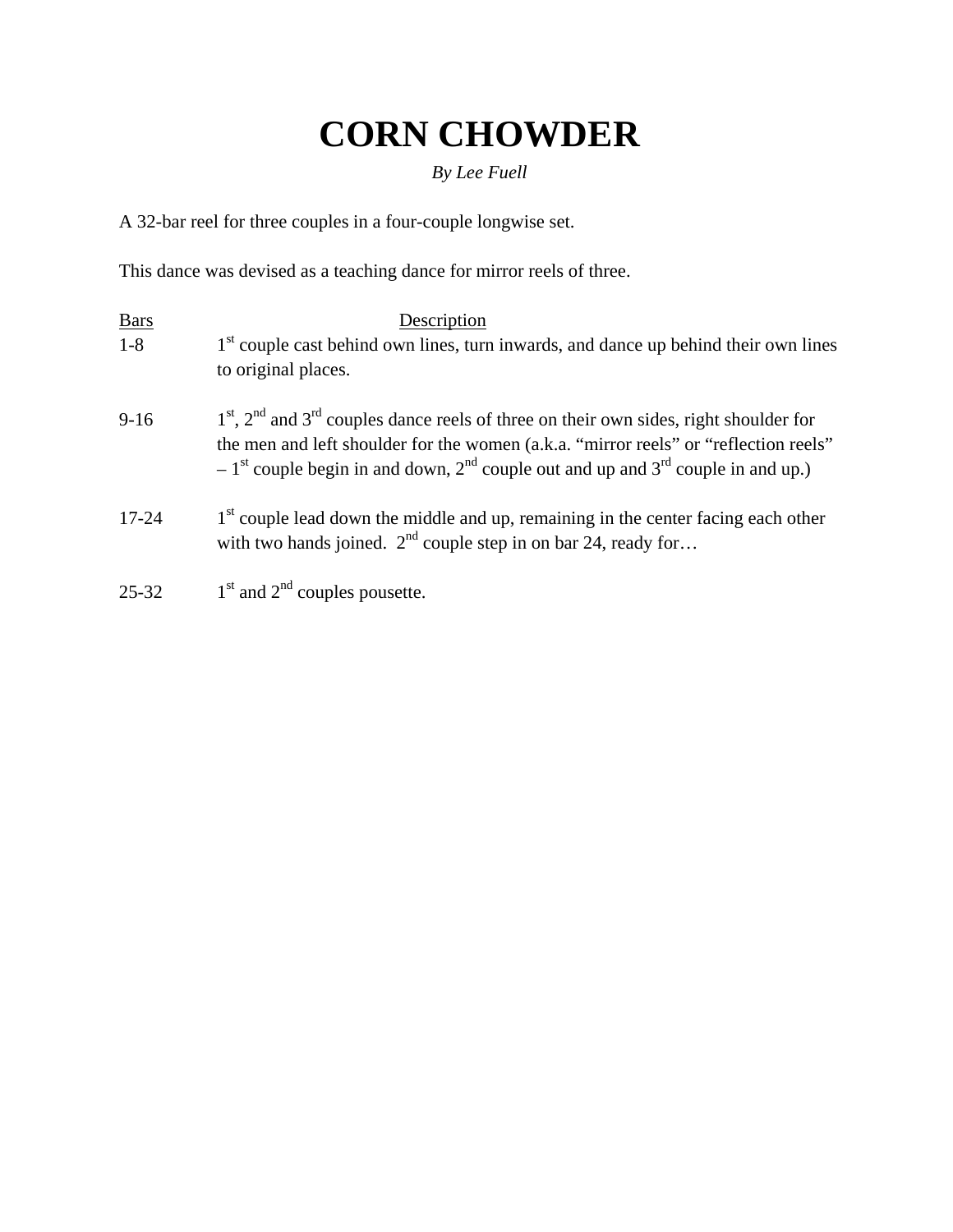### **THE GRANGE HALL**

#### *By Lee Fuell*

A 32-bar jig for four couples in a four-couple longwise set.

This dance was devised as a simple teaching dance for reels of four to use in the Flying Ghillies introductory classes.

| <b>Bars</b> | Description                                                                                                                                                                         |
|-------------|-------------------------------------------------------------------------------------------------------------------------------------------------------------------------------------|
| $1 - 8$     | At the end of the chord, 1st and 3rd couples face down and 2nd and 4th couples                                                                                                      |
|             | face up. All dance reels of four on own sides.                                                                                                                                      |
| $9-16$      | 1st couple lead down the middle and back, finishing facing out in first place.                                                                                                      |
| $17 - 24$   | 1st man half-turn 2nd man with left hands while 1st woman half-turn 2nd woman<br>with right hands (2 bars), then 1st man half-turn 3rd man with right hands while                   |
|             | 1st woman half-turn 3rd woman with left hands (2bars). 1st man then turn 4th<br>man 1 $\frac{1}{2}$ times with left hands while 1st woman turn 4th woman 1 $\frac{1}{2}$ times with |
|             | right hands (4 bars); polite turns at the end so all finish facing in.                                                                                                              |
| $25 - 32$   | Circle eight hands round and back, 1st and 3rd couples finish facing down and 2nd<br>and 4th facing up ready to begin again.                                                        |

*The Mangan Banquet Center, where the Flying Ghillies Scottish Country Dancers hold their weekly classes, was formerly a Grange hall. For information on the National Grange, see http://www.nationalgrange.org/about/history.html.*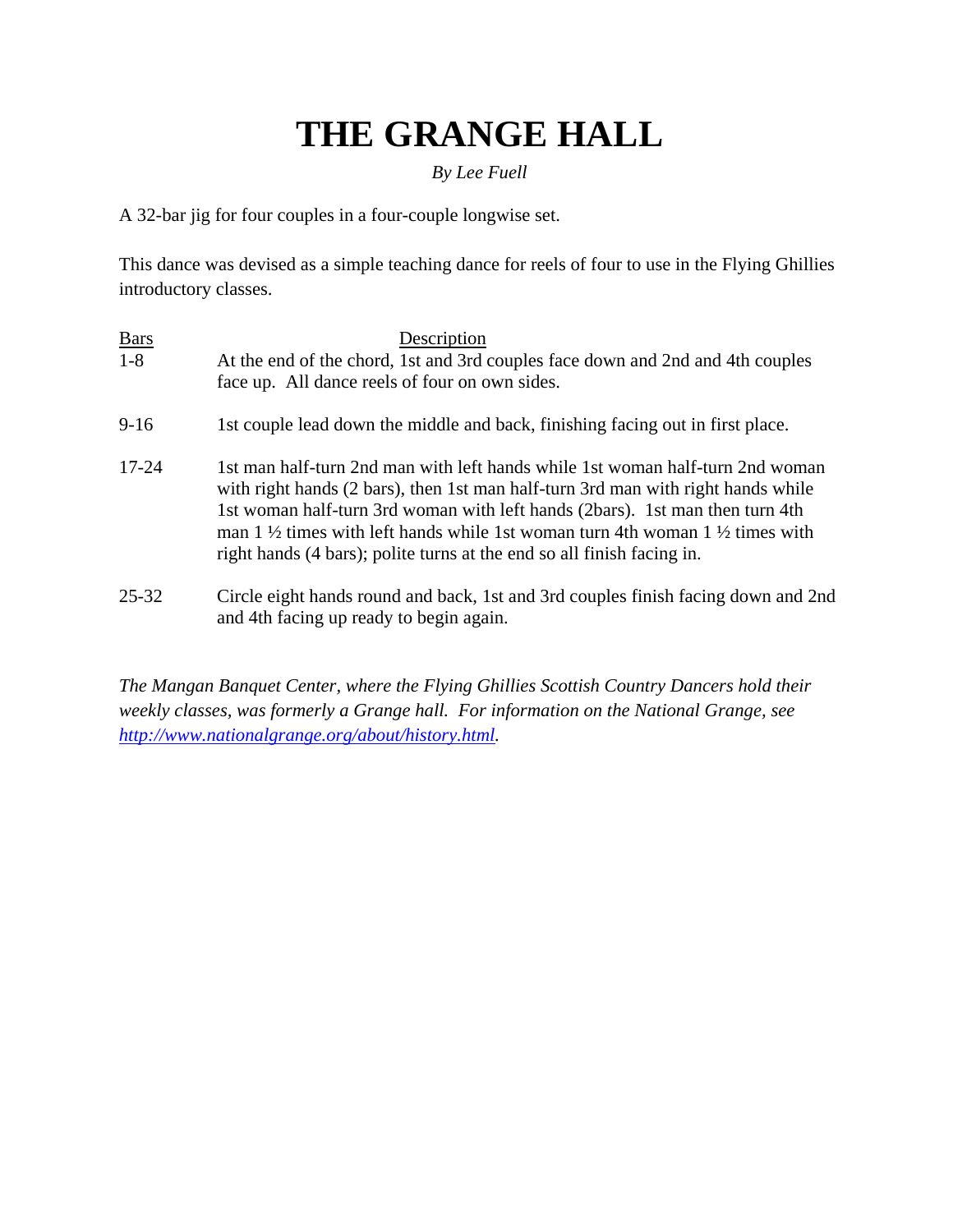### **THE NEW RIVER REEL**

*By Patty Lindsay and Lee Fuell* 

A 32 bar Reel for three couples in a four-couple longwise set.

Recommended recorded music: "Feisty Women" from *Catch the Wind* by The Music Makars .

This dance was devised to assist teaching beginners where their corners are.

| <b>Bars</b> | Description                                                                                                                                                                                                                                                                                                                                                     |
|-------------|-----------------------------------------------------------------------------------------------------------------------------------------------------------------------------------------------------------------------------------------------------------------------------------------------------------------------------------------------------------------|
| $1 - 8$     | 1 <sup>st</sup> couple cast off behind their own lines and cast back to place                                                                                                                                                                                                                                                                                   |
| $9 - 12$    | $1st$ couple cross giving right hands and cast off one place; $2nd$ couple step up on<br>bars 9-12.                                                                                                                                                                                                                                                             |
| $13 - 16$   | $1st$ couple dance half figure of eight around $2nd$ couple to finish facing first corners.                                                                                                                                                                                                                                                                     |
| $17 - 24$   | 1 <sup>st</sup> couple turn first corner by the right hand, pass partner with the right shoulder,<br>turn second corner with the right hand, pass partner by the right shoulder to finish<br>second place on own sides (corners dance four bar turns; 1 <sup>st</sup> couple release after<br>two bars to pass partner up and down (19-20) and across (23-24)). |
| $25 - 32$   | $2nd$ , 1 <sup>st</sup> and 3 <sup>rd</sup> couples dance six hands round and back.                                                                                                                                                                                                                                                                             |

Originally published in The Flying Ghillies Collection, Volume 2. This version has been revised to clarify the devisors' intent for bars 1-8 and 17-24.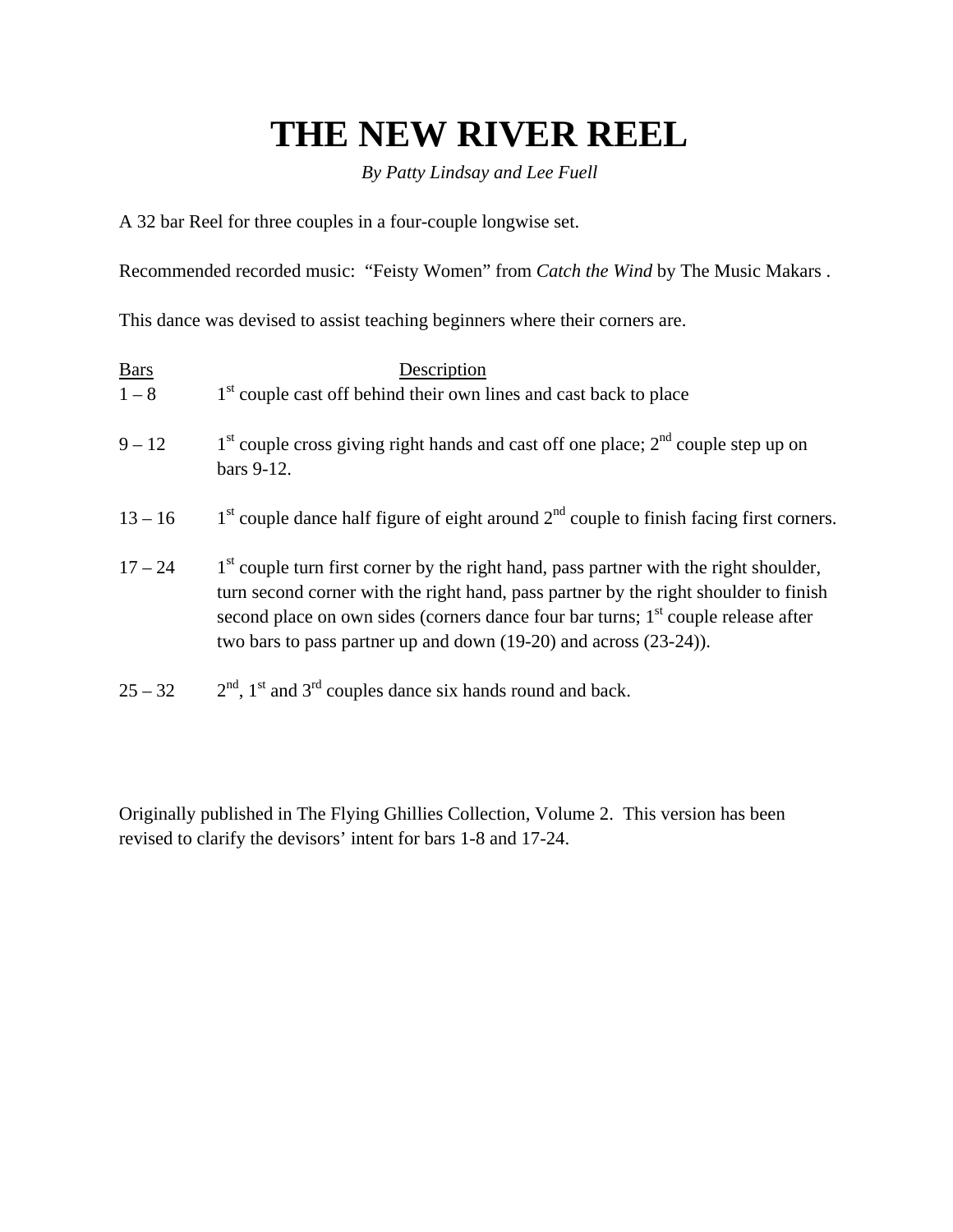### **POOR MOLLY**

*By Patty Lindsay, 2003* 

A 32 bar Strathspey for two couples in a in a four-couple longwise set.

Recommended music: "Sweet Molly" (recording: Bobby Frew version of John McAlpin has "Sweet Molly" as a tune).

This dance devised as a teaching dance for reels of four.

| <b>Bars</b> | Description                                                                                                                                                                                                                                            |
|-------------|--------------------------------------------------------------------------------------------------------------------------------------------------------------------------------------------------------------------------------------------------------|
| $1 - 8$     | $1st$ and $2nd$ couples advance and retire; $1st$ couple set to partner, then set advancing<br>to end back to back facing 2nd couple, who have stepped up on bars 7 and 8.                                                                             |
| $9 - 16$    | 1st and 2nd couples dance reel of four across the set.                                                                                                                                                                                                 |
| $17 - 24$   | 1st couple set to 2nd couple, then cast around 2nd couple (1st lady passing 2nd)<br>man left shoulder; 1st man passing 2nd lady right shoulder) to second place<br>opposite side; 1st couple dance $1/2$ figure of 8 around $2nd$ couple to own sides. |
| $25 - 32$   | 2nd and 1st couple dance rights and lefts.                                                                                                                                                                                                             |

The Molly in the title is the devisor's Labrador retriever, who at the time had a green-gauze wrapped leg and a plastic Elizabethan collar (.lamp shade) on her head while recovering from anterior cruciate ligament reconstruction surgery. Molly was looking very forlorn, which is something Labs are particularly good at.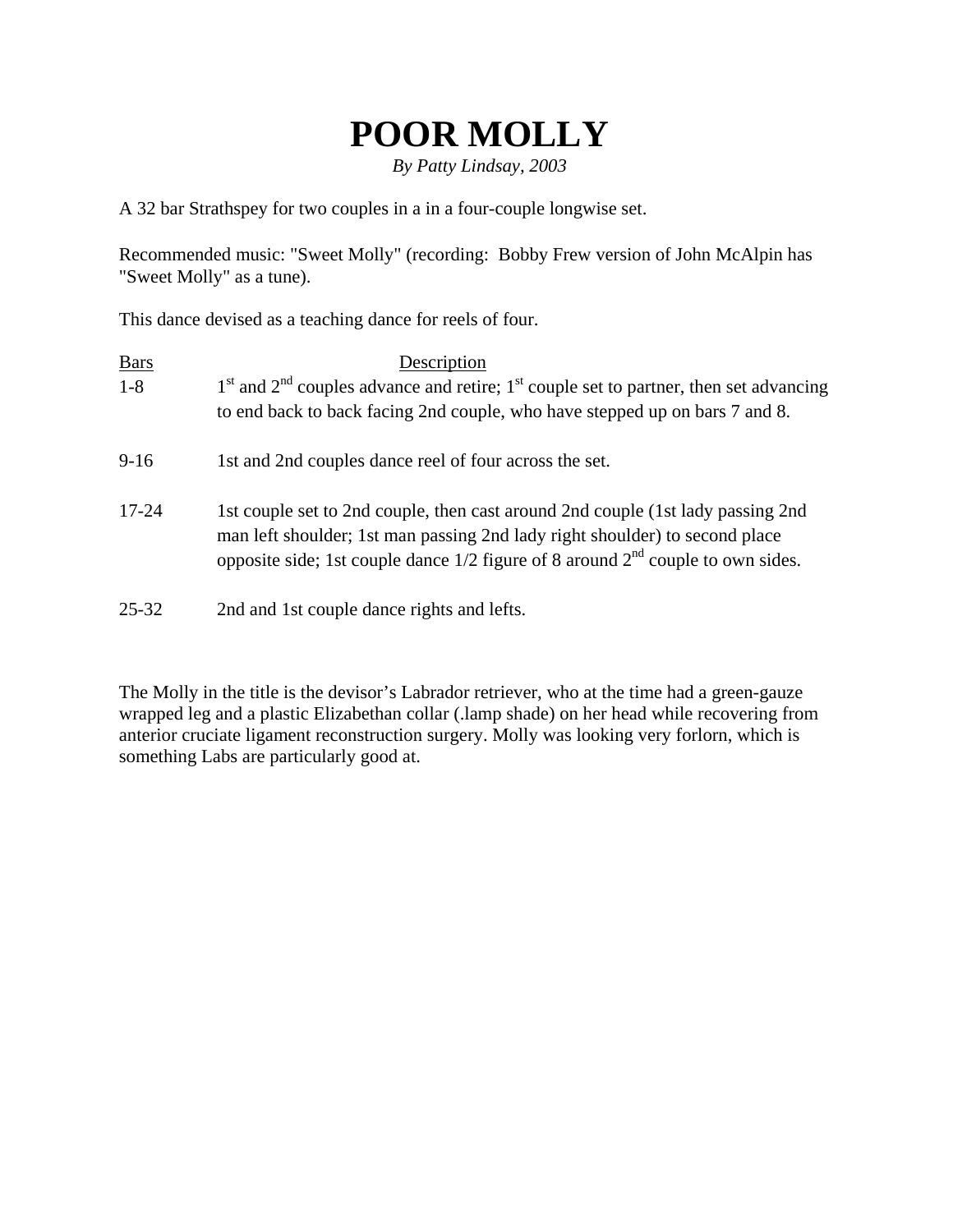### **REEL EASY 8x32 R**

*By Patty Lindsay* 

A32-bar Reel for two couples in a four-couple longwise set.

This dance was devised to teach reels on the side. Setting before and after the reels prepares the dancers to start the reels and allows for a chance to regain orientation after completion

| <b>Bars</b> | Description                                                                                                                                        |
|-------------|----------------------------------------------------------------------------------------------------------------------------------------------------|
| $1 - 4$     | $1st$ and $2nd$ couple set twice to partner                                                                                                        |
| $5 - 8$     | $1st$ man and $2nd$ man set twice to each other while $1st$ lady and $2nd$ lady set twice to<br>each other, $3rd$ couple turn to face up on bar 8. |
| $9-16$      | $1st$ , $2nd$ and $3rd$ couples dance right shoulder reels of three on the sides                                                                   |
| 17-20       | $1st$ couple set, cast off one place while $2nd$ couple step up                                                                                    |
| $21 - 24$   | $1st$ couple turn right hand                                                                                                                       |
| $25 - 32$   | $2nd$ , 1 <sup>st</sup> , 3 <sup>rd</sup> couple dance hands round and back                                                                        |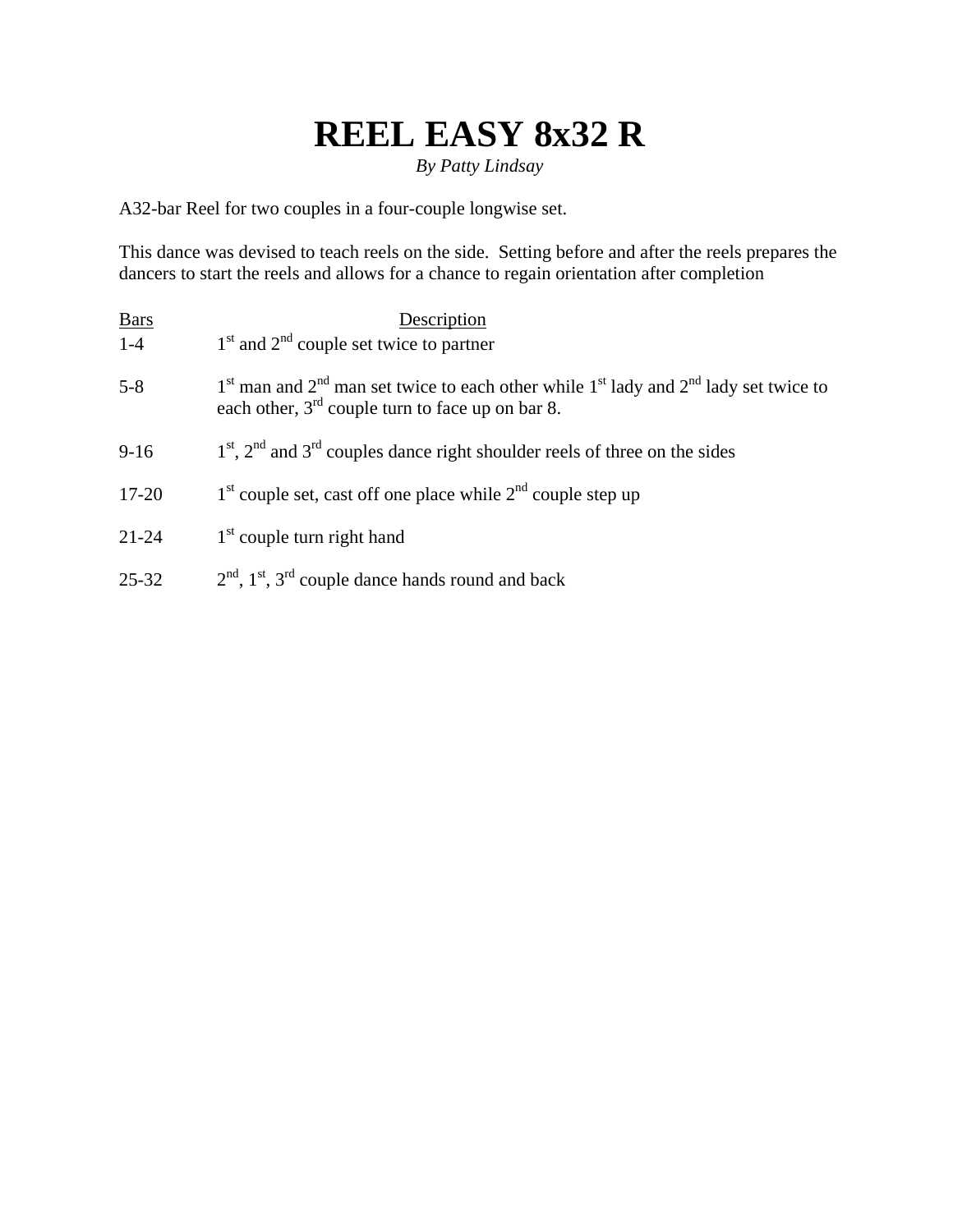### **REELY EASY STRATHSPEY 8x32 S**

Adapted by Lee Fuell from "Reel Easy" devised by Patty Lindsay

A2-bar Strathspey for two couples in a four-couple longwise set.

This dance was devised to teach reels on the side. Setting before and after the reels prepares the dancers to start the reels and allows for a chance to regain orientation after completion.

| <b>Bars</b> | Description                                                                                                                                                                                           |
|-------------|-------------------------------------------------------------------------------------------------------------------------------------------------------------------------------------------------------|
| $1 - 4$     | $1st$ and $2nd$ couples dance right hands across                                                                                                                                                      |
| $5 - 8$     | $1st$ and $2nd$ couples set to partner, turning to face each other on the sidelines at the<br>end of bar 6, then set to same-gender person on the sideline. $3rd$ couple turn to face<br>up on bar 8. |
| $9-16$      | $1st$ , $2nd$ and $3rd$ couples dance right shoulder reels of three on the sides                                                                                                                      |
| $17 - 20$   | $1st$ couple set, cast off one place while $2nd$ couple steps up                                                                                                                                      |
| $21 - 24$   | $1st$ couple turn right hand                                                                                                                                                                          |
| $25 - 32$   | $2nd$ , 1 <sup>st</sup> , 3 <sup>rd</sup> couple dance hands round and back                                                                                                                           |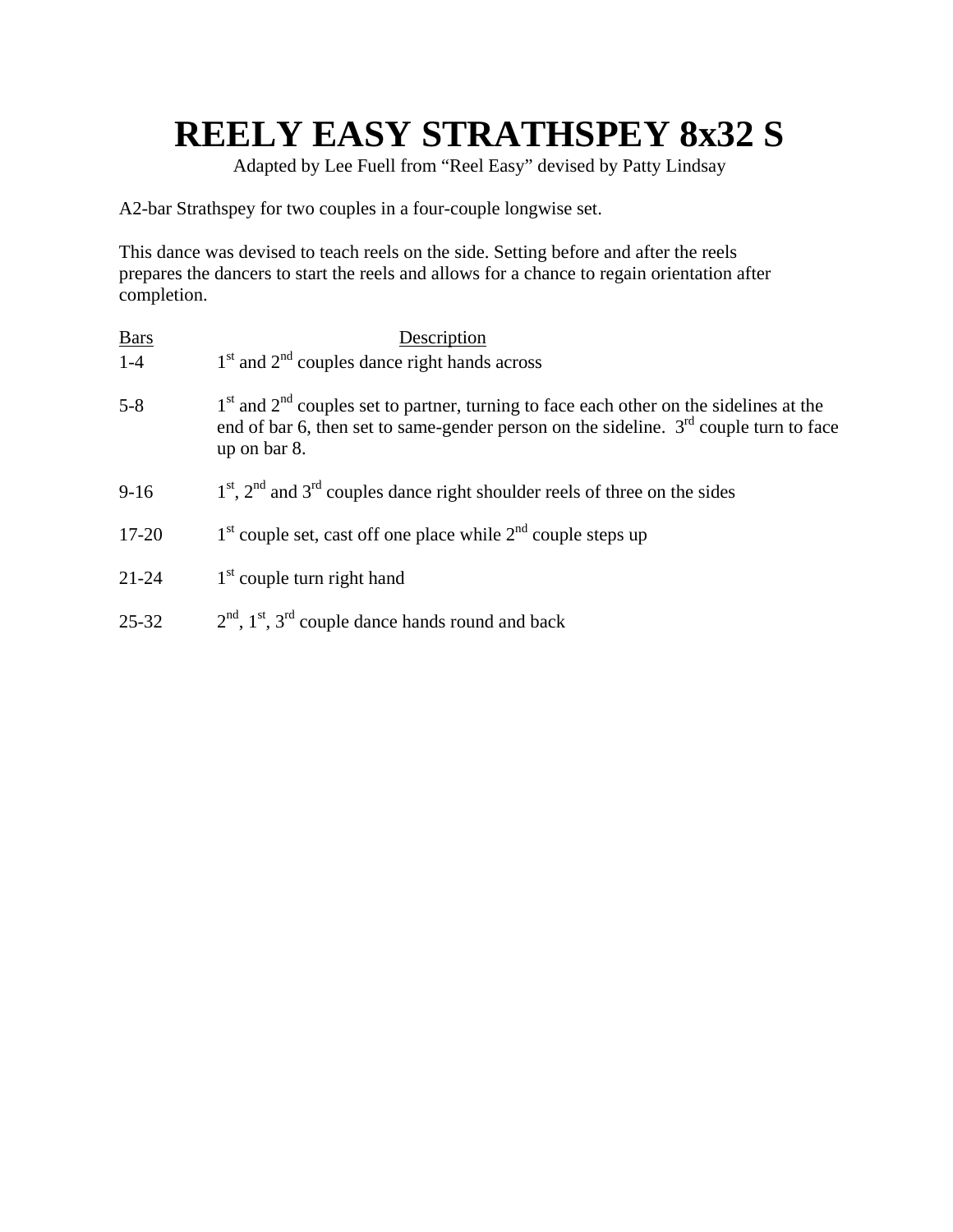### **THE ROAD TO MONTGOMERY**

*By Patty Lindsay, 2003* 

A 32 bar jig for three couples in a three or four-couple longwise set.

Recommended music: "Selection of Jigs" (recording: Bobby Brown "Any Good Dance, Any Good Tune").

This dance was devised to teach reels of four.

| <b>Bars</b> | Description                                                                                                                                 |
|-------------|---------------------------------------------------------------------------------------------------------------------------------------------|
| $1 - 8$     | $1st$ couple turn with right hands (2 bars), cast into second place (2 bars), and turn<br>with left hands to face first corners (4 bars).   |
| $9 - 16$    | $1st$ couple and first corners dance diagonal reel of four; $1st$ couple finish by passing<br>left shoulders to face second corners.        |
| $17 - 24$   | $1st$ couple and second corners dance diagonal reel of four; $1st$ couple finish in<br>second place on opposite sides.                      |
| $25 - 32$   | $1st$ couple cross with left hand (2 bars) and cast off one (or two) place(s) on own<br>side (2 bars), then turn with right hands (4 bars). |

Patty devised the dance while on the phone with Lee Fuell, who was driving south on I-85 from the Atlanta airport to Montgomery, Alabama.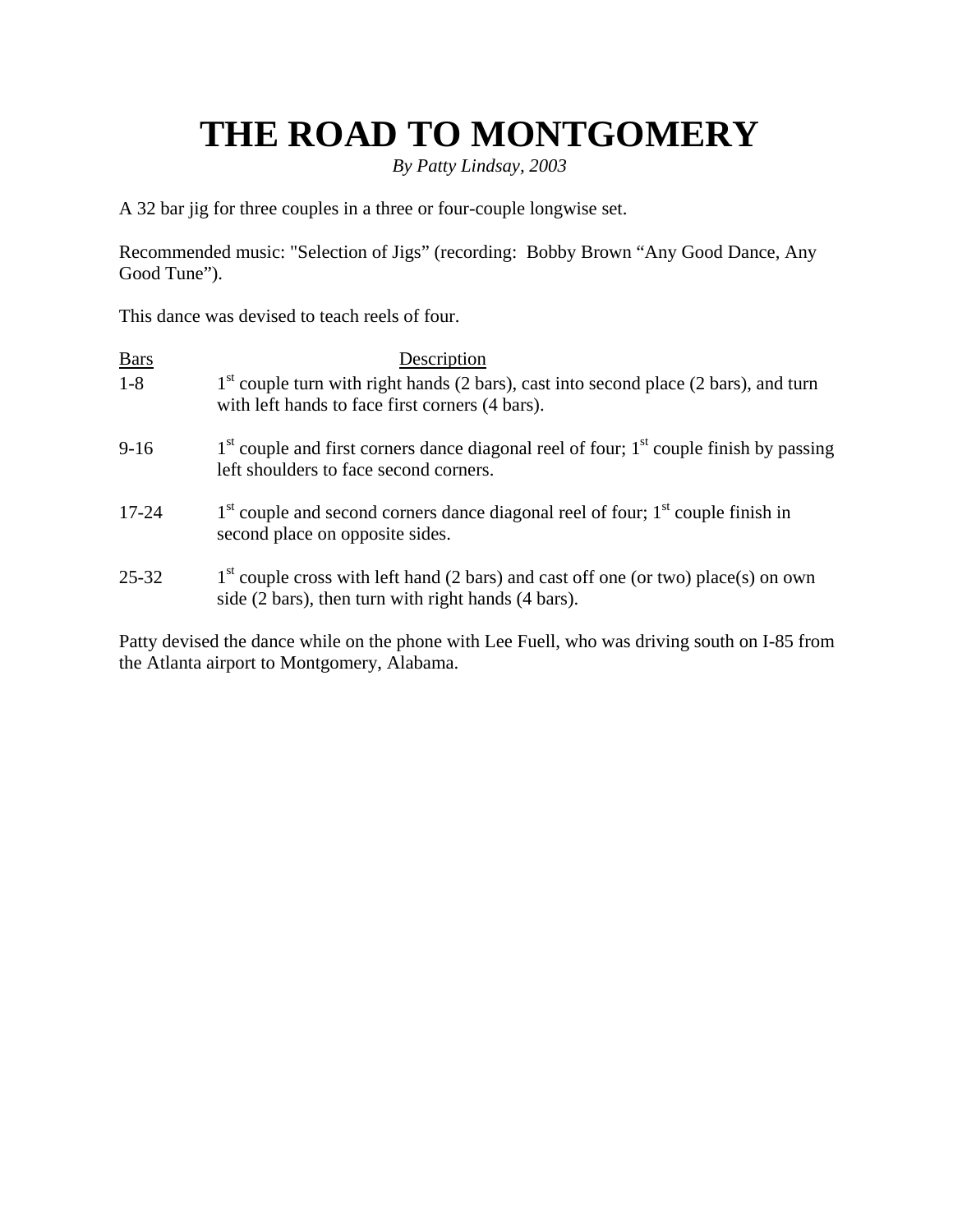### **THE STEVE MANGAN JIG**

#### *By Patty Lindsay*

A thirty-two bar jig for three couples in a three-couple longwise set.

Suggested Recording: 3 x 32 Jigs, Track 11 on the album "Miss Ogilvie's Fancy" by Green Ginger

| <b>Bars</b> | Description                                                                                                            |
|-------------|------------------------------------------------------------------------------------------------------------------------|
| $1 - 8$     | $1st$ couple lead down the middle and back to second place, $2nd$ couple stepping up<br>on bars 3 and 4 of the phrase. |
| $9-16$      | $2nd$ and $1st$ couple dance right hands across and left hands back.                                                   |
| $17 - 24$   | $1st$ couple lead down the middle and back to third place, $3rd$ couple stepping up on<br>bars 3 and 4 of the phrase.  |
| $25 - 32$   | $3rd$ and $1st$ couples dance four hands round and back.                                                               |

On September 25<sup>th</sup>, 2006 the Flying Ghillies Scottish Country Dancers started a Scottish Country Dancing FUNdamentals class offered on the same night as the general class at the Mangan Banquet Center. Patty Lindsay taught this as the first dance in that class as a thank-you to Steve Mangan for working with us so that now the Flying Ghillies have a great hall to dance in with rooms for two classes.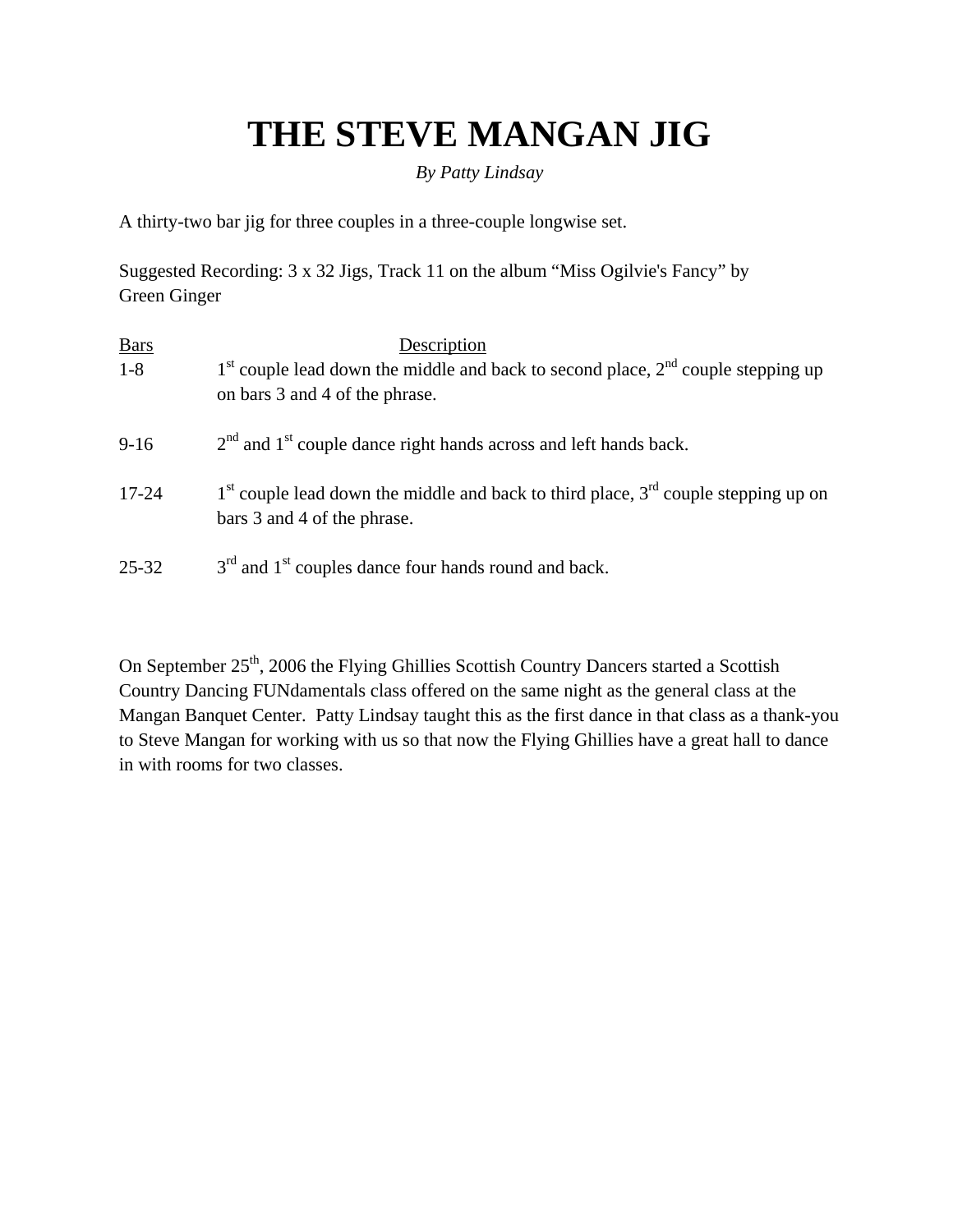### **WEE WALTER'S WANDER**

*By Lee Fuell* 

A 32-bar strathspey for two couples in a three-couple or four-couple longwise set.

This dance was devised as a teaching dance for reel of four.

| <b>Bars</b> | Description                                                                                                                                                                                                                                                         |
|-------------|---------------------------------------------------------------------------------------------------------------------------------------------------------------------------------------------------------------------------------------------------------------------|
| $1-8$       | 1 <sup>st</sup> couple cast behind own lines and cast back to place.                                                                                                                                                                                                |
| $9-16$      | $1st$ couple dance half figure of eight around $2nd$ couple. $1st$ couple then dance in<br>and down (taking near hands briefly) to finish back to back in the center, 1 <sup>st</sup> man<br>facing $2^{nd}$ woman and $1^{st}$ woman facing $2^{nd}$ man. All set. |
| $17 - 24$   | $1st$ and $2nd$ couples dance a reel of four across the set. On bar 24 at the end of the<br>reel, $1st$ couple turn half way with left hands instead of the last left shoulder pass to<br>finish facing each other.                                                 |
| 25.22       | $1st$ gougle get to each other. While $2nd$ gougle steps up to first place $1st$ gougle turn                                                                                                                                                                        |

25-32 1<sup>st</sup> couple set to each other. While  $2^{nd}$  couple steps up to first place,  $1^{st}$  couple turn half way with both hands to second place on own sides. All circle once round to the left.